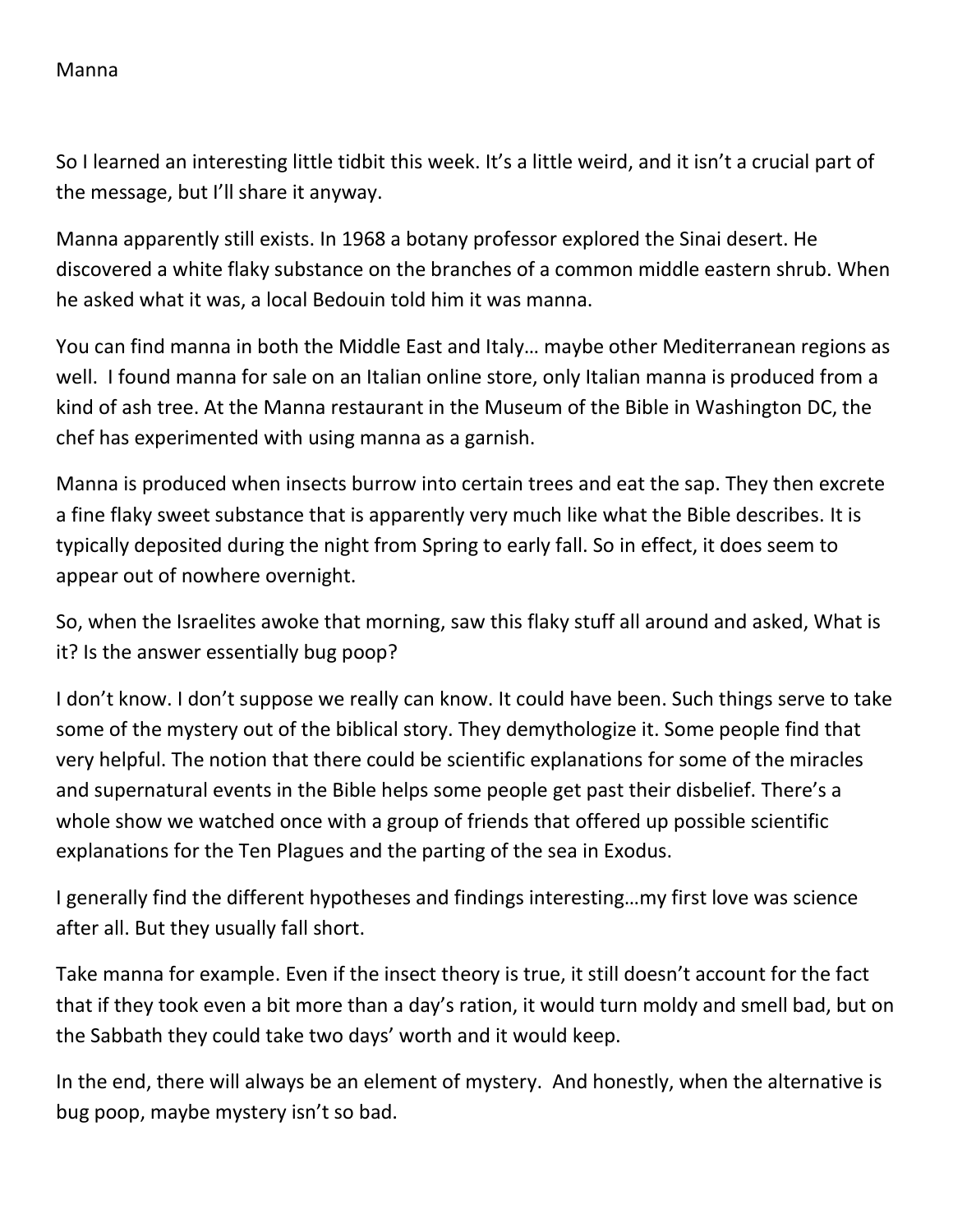What's more important than a scientific explanation, more important really even than whether all these stories are factually true, is what they tell us about the God Israel knew.

So, what does this story does tell us about God?

First of all, as we said last week, God heard the cries of the people as they languished in slavery. With Moses as a partner, God got Pharaoh to let them go, split the waters of the sea so they could get across, drowned the Egyptian army bearing down on them, and got them safely to Sinai.

Now they just want to go back to Egypt. Now, to be fair, they're hungry. And prospects for food don't look great in the wilderness, but c'mon man! God parted the dang sea! Surely they could have a little more faith than that!

Nonetheless, God hears their complaints. So, that's the first thing we learn about God in this story – God listened to the Israelites every time. God hears when people cry out and complain. God listens to our laments and cries…even our grumbling and whining.

So God gives them food. That's the second thing we learn about God. God provides.

God provides food…God provides a way through the wilderness.

In a pillar of cloud by day and fire by night, God leads them. God will provide a set of laws to help them live in this new life of freedom.

Next thing we learn is that God provides enough. People always want to botch that by hoarding. As I alluded to earlier, some of the people did try to hoard the manna. But when they took more than they could eat in a day, whatever was left over at the end of the day was moldy and smelly the next morning…except on the sabbath, when it would last exactly two days.

We learn that God is patient. The Israelites' wish to go back to slavery may have made God's eyes roll…just a tinge. But God gave them what they needed to go on. This will be a 40 year sojourn through the Sinai wilderness. God's patience will be tested again and again.

And when the people lose faith and build their own golden calf god, God does patience. But Moses is able to talk God down. That's the other thing we learn about God. God is a God who can be persuaded…God is a God in true partnership with humans.

And God is a God of mystery. Even if we explain away manna.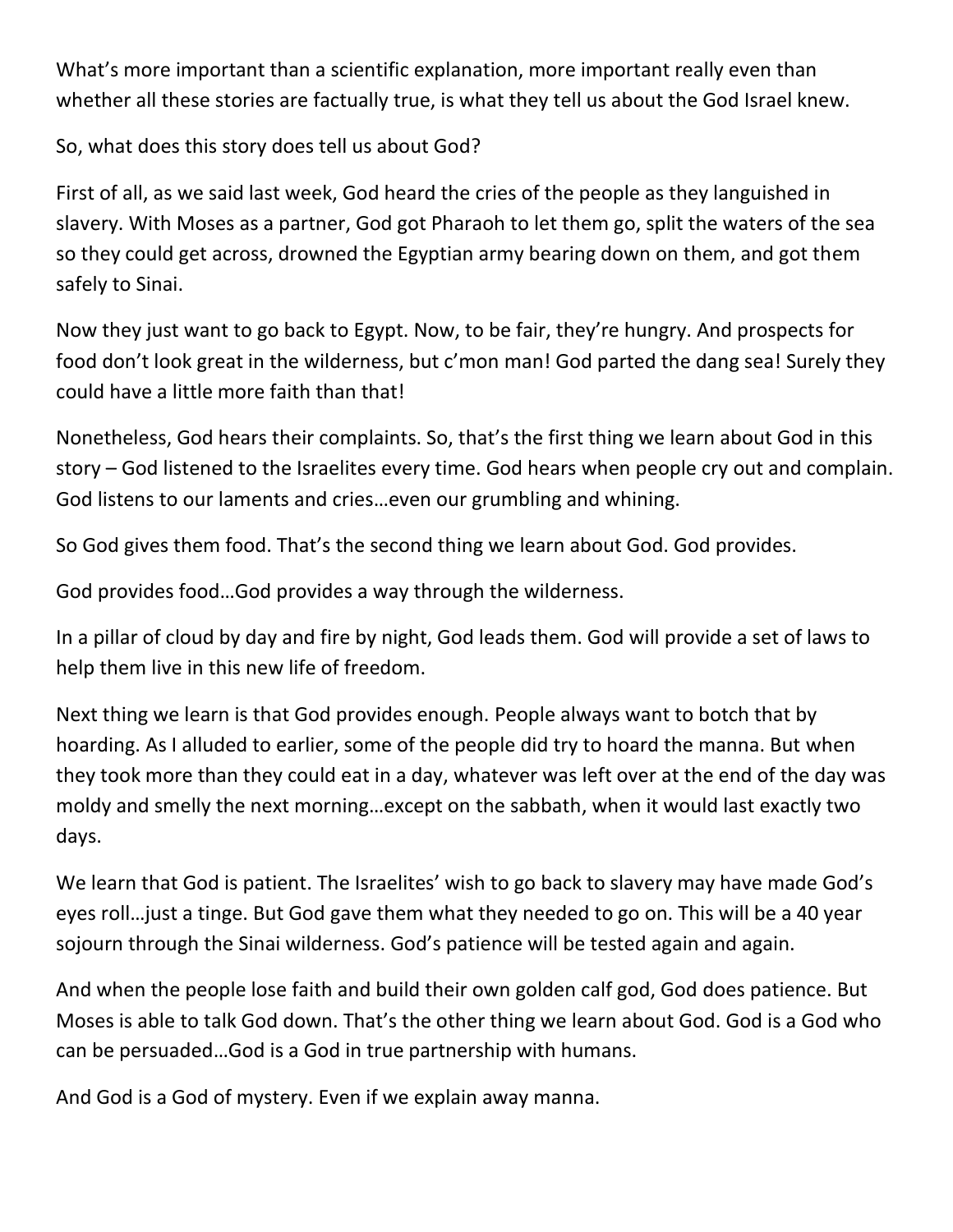All these things continue to be true about God now. God hears our cries. When we cry to God about our frustrations and sorrows over the pandemic, God hears.

God hears our cries when we are sick or grieving. God hears the cries of the poor. God hears the cries of our black and brown brothers and sisters as they cry for justice. Over and over throughout history, God has acted in our own lives and the lives of communities and nations.

God continues to provide. We look out in the fields this time of year and see the harvest. We see orchards filled with fruit ripe for picking.

But God provides more than just our material needs. God provides a word when we feel alone. Sometimes we need help, and just the right person comes along to help us. God provides guidance through the word and through the Christian community.

And God provides enough. Here's where this gets tricky. Because not everyone has enough. And some people have an obscene amount of wealth. That's not a problem of God's making. If we trust that God truly does provide enough, then it's on us to correct the imbalance, at least to the point where everyone has enough to live.

Most importantly, God provides a way to our freedom in the death and resurrection of Jesus. Israel languished in slavery…in death…for 400 years. This wilderness journey is a journey to resurrection. It's a journey to new life.

Jesus' death and resurrection brings us back to mystery. There are multiple different ways to explain how Jesus' death and resurrection help us. They're called theories of atonement. All of them only get us so far. In the end, it can only be grasped by faith.

That's what we do when we take the bread and wine of communion. Somehow, Christ's body is truly in that little hunk of bread or that little wafer. Christ's blood is truly in that little cup of wine or juice. Even if we decide manna can be explained by bugs, we cannot explain how Christ is present in the bread and wine. It truly is completely mystery. We can only grasp it by faith.

We grasp it when that wafer or bread is placed in our hand. We grasp it when we take that sip of wine. And what we receive is freedom from the bondage to sin. We receive forgiveness. We receive new life…eternal life.

As those elements enter our own bodies, Christ becomes a part of us, physically.